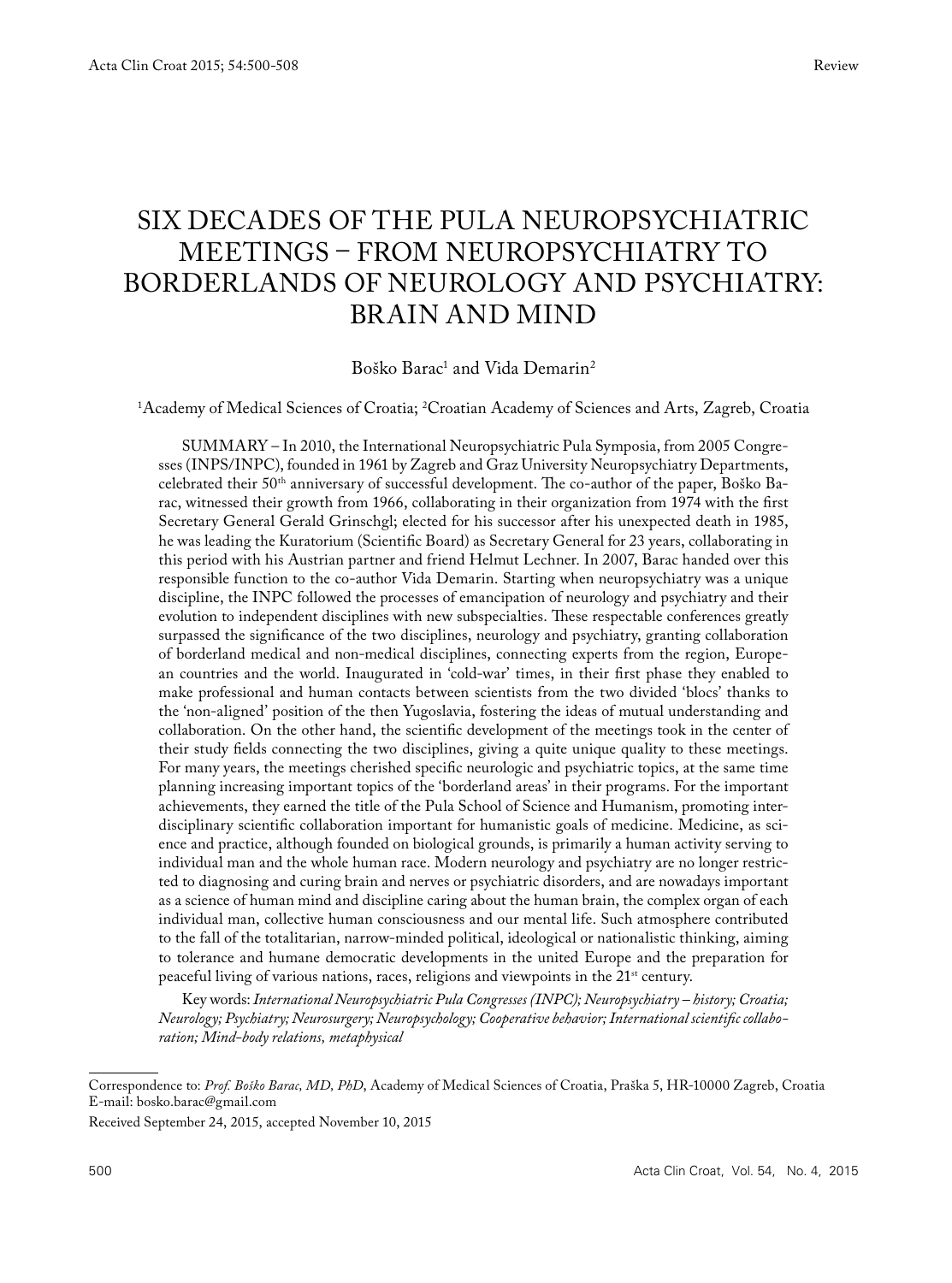## **Sixth Decade of the International Neuropsychiatric Pula Congresses**

The 50-year jubilee of this international meeting with continuing maintenance of these noble goals of studies in the most developed nations meant a big success for countries with lasting scientific, medical and cultural background; for Croatia, a small and not rich country, with significant support from Croatian institutions and close collaboration with colleagues and institutions from the County of Styria and the Republic of Austria, the International Neuropsychiatric Pula Congresses certainly presented quite a unique phenomenon. The continuation of this tradition to the sixth decade of the meeting supports our belief in good perspectives of these meetings, with their specific, distinctive traits.

Originating from a small gathering of neuropsychiatrists, mostly from Zagreb and Graz, in 1961, based on traditional collaboration between Graz and Zagreb, Austrian and Croatian medicine, they had evolved into a respectable international meeting greatly surpassing the significance of the two disciplines, neurology and psychiatry. Inaugurated in the 'cold-war' times, they have reached the high professional, scientific and humanistic growth, overcoming many difficulties and obstacles. They enabled contacts between the then divided parts of Europe, fostering the ideas of mutual understanding and collaboration, promoting interdisciplinary collaboration among nowadays independent disciplines neurology, psychiatry and neurosurgery, with borderline medical and non-medical disciplines (psychology, social sciences, etc.), reflecting scientific and professional advances in medicine.

We accentuate the three main peculiarities of these meetings:

- 1) high level of scientific and clinical contributions to the neuropsychiatric themes, in both neurology and psychiatry, now independent disciplines, covering specifically borderline fields between them. Such presentations were delivered by the leading speakers, basic scientists and clinicians, covering various disciplines, inciting new investigations and encouraging good clinical practice in the participating countries;
- 2) rich exchange of experience through discussions between eminent speakers and participants from

the region and the world initiated new types of investigations;

3) fruitful contacts of participants on a broad international basis, in the times of Europe being divided by the 'iron curtain', Pula meetings enabled personal contacts of scientists and clinicians from both political 'blocs'.

Many factors contributed to the successful development of these meetings, starting with hardly sixty participants in 1961 as a small Weekend Symposium, achieving the number of more than 500 colleagues in the years before Grinschgl's sudden death in 1984 and 1000 active participants in the years 1988-1990. That was the result of the early initiators' and their followers' activities, propagating collaboration between the West and East. We feel our obligation to evaluate the significance of the scientific scope, professional achievements, social significance and didactic results in international relations, specifically of their impact on health services in the South East European region, from where most participants were coming, in order to plan our future activities.

An answer should also be given regarding the attained scientific, practical medical, and social humanistic impacts, as well as their potentials for the future. Barac belongs to the early participants at the Pula meetings: active participant from 1966, later partaking with increasing responsibilities in the organization: deputy of Professor Lopašić at consultations in Graz from 1967, Secretary of the Regional Office at Rebro Department of Neurology (Zagreb), Kuratorium member from 1974, INPC Secretary General with Helmut Lechner (1985-2007), and Kuratorium Honorary President from 2007. For this reason, he was nominated by the INPC Kuratorium as Co-Editor with Kuratorium member Vida Demarin for editing the Fifty-Year Memorial Book<sup>1</sup> for the Jubilee Congress (2010). Both authors feel obliged to thank the friends and colleagues with whom we collaborated for many decades in this commitment. For the present review, we utilized this Memorial Book, Programs, Abstract Books and Proceedings of many years, and other documents<sup>2</sup>, and extensive reports on the Pula congresses published earlier<sup>3</sup>.

A peculiar mark of these meetings was a decision to make them a common scientific project of the Graz and Zagreb University Neuropsychiatric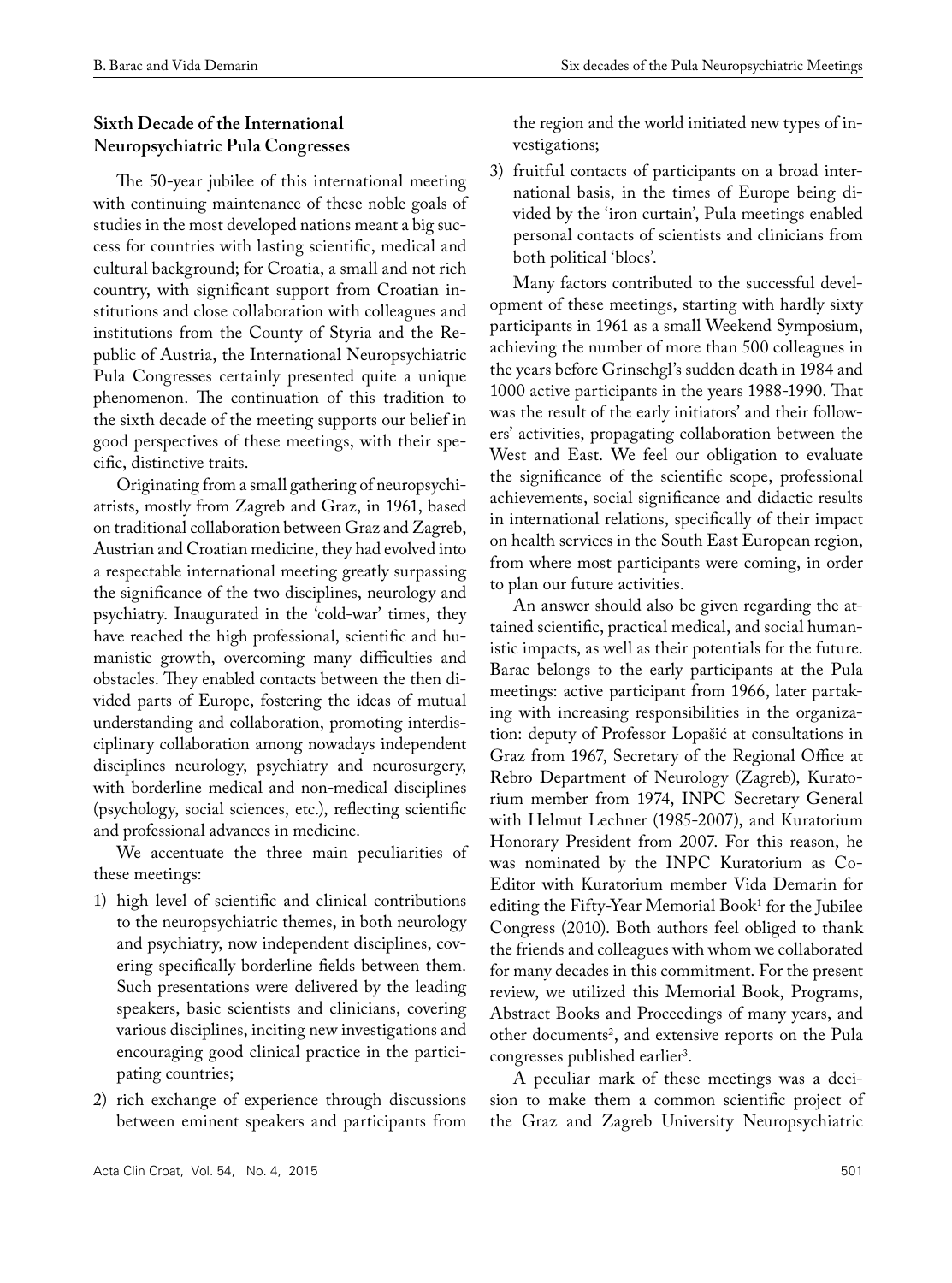Departments, brought ten years after the fortuitous encounter of the Zagreb and Graz neuropsychiatrists Rosenzweig and Grinschgl, in Kopenhagen in 1951. Assistant Professor Gerald Grinschgl was certainly a person to whom most of the credits for the creation and development of the Pula conferences go: with features of his personality, his humanistic education and diplomatic gifts, he systematically, resolutely and determinedly, sometimes even 'behind the curtains', directed many actions, so that the Pula meetings have evolved into an important international early congress with specific purposes and qualities. As Professor Ganner told in his Commemoration to Grinschgl4 , he was a true '*zóonpoliticón*', able to achieve his goals in the best possible way, uniting different people, then also politicians of the times, to the common intentions. Grinschgl was very aware of his own achievements seen in his written retrospection of the meetings, four years before his unexpected death:

"Twenty years of the Pula Symposia delineate a long portion in fast developments of modern medicine. They also provided evidence that it is possible, in our times as well, to achieve fruitful and successful scientific results with partners of various languages, various countries and regions and of different sociopolitical orientations. Whatever the direction the Pula Symposia may evolve in the future, their progress so far is worth so much they deserve to stay preserved for the coming times".

The crucial antecedent of the Pula meetings was the encounter of the two young neuropsychiatrists in the break of the Conference on Poliomyelitis, then actual neurological disease. Described much later by Grinschgl, it was destiny: without it, there would have been no Pula meetings:

"For six years after the end of the war, Europe's countries were still separated from each other by limitations of travel, visa requirements and currency restrictions. The need, indeed the necessity, to cross over national borders for international contacts, precisely in the sciences and particularly in the field of medicine, increased. So it happened that on September 6, 1951, the representatives of two Central European countries met during a break at the 2nd International Poliomyelitis Conference in Copenhagen. The then young assistant at Graz Neuropsychiatric Department, Dr. Grinschgl, was approached by a young man whose

name badge read "Dr. Rosenzweig, Zagreb, Yugoslavia". Pointing to his badge, he indicated that they should have kept together as representatives of small countries, indeed also as neighbors; it was the perfect moment to embark on a new era in medical and scientific relationships between Austria and Yugoslavia. That moment ranks, in retrospect, as the beginning of later intensive neuropsychiatric relations between the two countries, symbolizing, to some extent, also the moment of the 'conception' of the Neuropsychiatric Symposia in Pula. Their 'birth', however, was thereafter preceded by a 'pregnancy' lasting for almost ten years"<sup>3</sup>.

The personalities of Gerald Grinschgl and Arnulf Rosenzweig and their accidental encounter were indeed crucial for later development of the Pula meetings, unique in Europe, where professionals from the two 'blocs' could meet and speak freely. Therefore, Arnulf Rosenzweig<sup>6</sup> should be regarded a true initiator of contacts leading to the Pula meetings. A Croatian Jew, participant of the antifascist movement, a democratic and liberal intellectual, nice gentleman and friendly man, an eminent Croatian neurologist and teacher, went first on the idea of collaboration with the former 'enemy' country. Grinschgl, on the other hand, an Austrian arrested and prosecuted during the Nazi occupation, collaborating in the resistance movement with the later Austrian Foreign Minister and Austrian Ambassador in the USA, Karl Gruber, immediately accepted Rosenzweig's proposal for collaboration between the Graz and Zagreb University Departments. Such collaboration with a 'winner country' from the South-East Europe, organized when Austria was still under control of the World War II winners' army, was a proof of the Austrian anti-Nazi policy. General political situation in Yugoslavia after the break between Tito and Stalin in 1949, made such collaboration possible and even desirable from both sides. Younger generations, frustrated by the World War II and postwar difficulties, both in Austria and in then Yugoslavia, accepted these contacts, important for the future of Europe. It was necessary that both heads of the Departments, Lopašić and Bertha, supported this cooperation, taking official responsibility for it. Mutual scientific exchanges were organized between the neuropsychiatrists from the Graz and Zagreb Departments, with friendly arrangements in times of 'limita-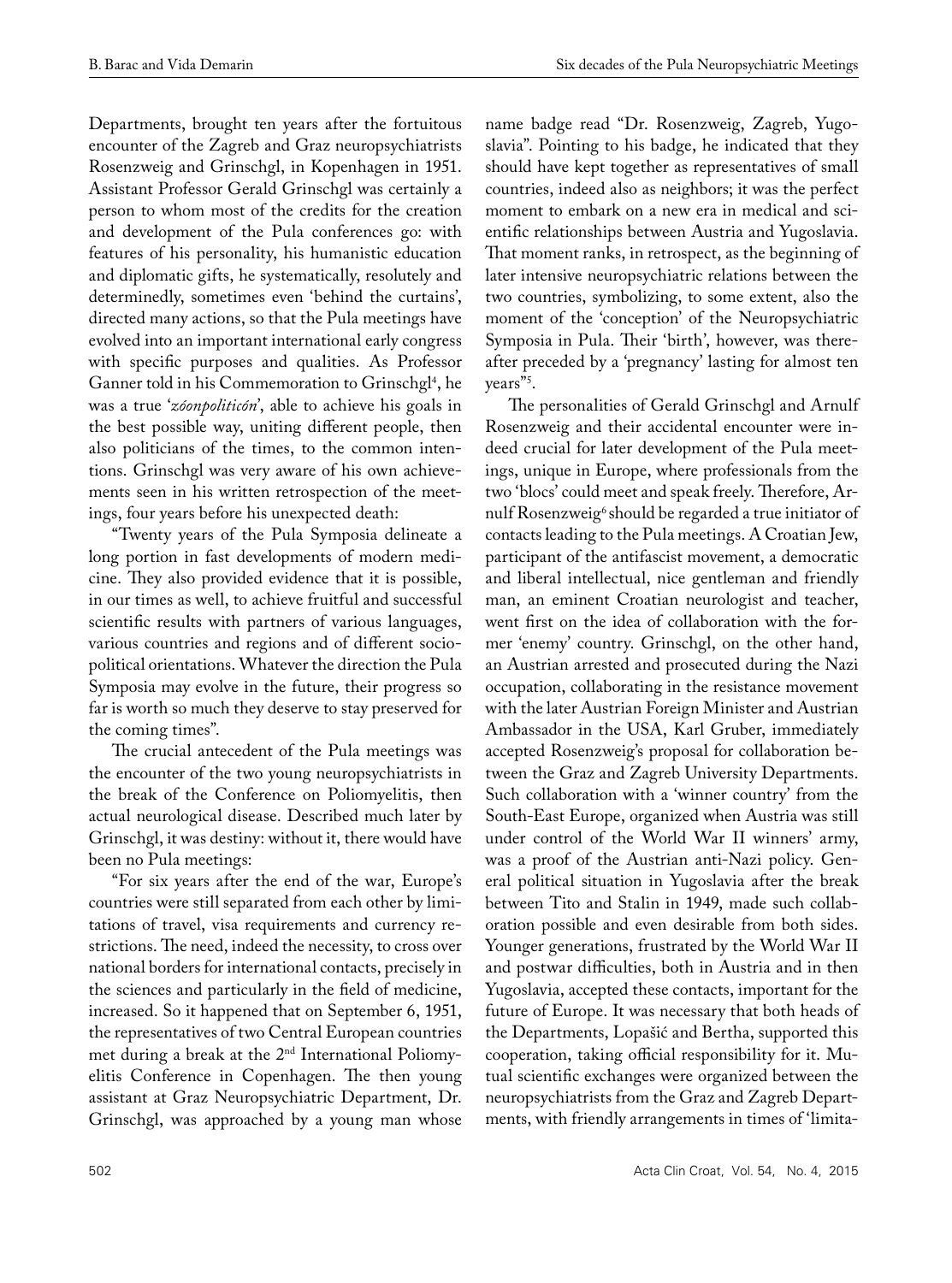tions of travel, visa requirements and currency restrictions'. Scientific lectures and joint projects enriched this exchange programs. Blažević and Grinschgl attended the First Congress of Yugoslav Neuropsychiatrists in Novi Sad (1962) to present their common experimental work<sup>2,3,6,7</sup>. Grinschgl described the Novi Sad Congress as follows:

"It was then that I got to know the outstanding men and women who formed the leading group in our discipline in Yugoslavia: Vujić, Ristić, Gospavić from Belgrade, Niketić from Skopje, Kanoni and Marinčić from Ljubljana, Lopašić and Julius from Zagreb, to name but some of them. I can still remember the enthusiasm with which the presentations were received at the Congress: an overwhelming need to absorb new discoveries and take in the experiences of others …"5 .

Grinschgl's sentence outspoken in 1980, that ten years were needed from the Kopenhagen encounter (1951), "… the 'moment of conception' of the Symposia – to their 'birth'" (1961): the 'pregnancy' lasted for ten years, symbolized in the eloquent way the complex political circumstances of the time in Europe, including Croatia, Yugoslavia and Austria. The First Symposium in 1961 was announced as the Wochenend-Symposium of the Graz University Neuropsychiatric Society (Neuropsychiatrische Gesellschaft an der Universität Graz). Even the lecture given by Professor Lopašić, the highest representative of the host country, was announced as 'Guestlecture' (*Gastvorlesung*) 7 . In fact, it was a meeting of Graz neuropsychiatrists in Yugoslavia (Croatia), to which their Zagreb, Rijeka and Pula colleagues were invited to participate with colleagues from Graz and only one from Germany, Prof. Werner Scheid (Köln), the leading German neurologist in the postwar years, the author of the famous German neurology textbook with many consecutive editions8,9. For this reason, the Austrian Consul General in Zagreb, Dr. Dengler, had to be present, continuing this function until the year 1974. In this way, the meeting gained step by step an international scent only later, but Grinschgl probably had such plans from the very beginning. With such organization, the meetings were not 'illegal'; on the contrary, they were 'unofficially' permitted by the then responsible Croatian political structures $1,3$ .

The 3rd Symposium was still organized by the Graz University Neuropsychiatric Society in collaboration

with the Yugoslav Association of Neuropsychiatrists, but its President gave his address at the Opening Ceremony. In the Organizers' Address published in the Program, the Secretary of the Society Grinschgl greets "the common scientific work with Yugoslav colleagues from all parts of their beautiful country"'. In the published scientific programs of the first five symposia, besides the names of the organizers, the names of the recognized neurologists and psychiatrists from the republics of the whole host country (Yugoslavia) were added: Croatia, Slovenia, Serbia, Bosnia and Herzegovina, and Macedonia. In October 1963, Grinschgl organized a meeting of the representatives of the Pula participants on the Bled Lake (Slovenia) in order to put a new basis for future organization of the Pula meetings. According to the old Austrian tradition, the elected Organizing Scientific Committee was entitled Kuratorium (Lat. *cura* = care). Among the first eight elected Kuratorium members was also Werner Scheid, eminent German neurologist. The growth of the meeting continued in the next years with new participants from various parts of Europe (Greece, Hungary, Belgium, Switzerland, Sweden, Czechoslovakia, Eastern Germany, Bulgaria, Turkey, etc.). There were ample possibilities for discussions at the sessions or outside the conference hall.

While growing and changing their character, the Symposia were changing their name: finally, after 44 years of successful work, achieving high scientific and professional levels, the Kuratorium decided unanimously at its autumn meeting in Abano (2004), to rename the scientific Pula conferences to International Neuropsychiatric Pula Congresses, due to their high-level organization, eminent lecturers and actual themes, presenting recent advances in neurology and psychiatry, treating systematically the borderland problems of neurology and psychiatry, and securing their unique character and function<sup>2,3,7,8</sup>.

Throughout the past 50 years, the Pula meetings have had good support and understanding from Croatian institutions and official personalities, in spite of some attempts of political diversions. The Executive Council of the Croatian Parliament (afterwards the government of the Republic of Croatia) was always officially functioning as High Protector (in Croatian, *Pokrovitelj*) of the meetings from the 20<sup>th</sup> Symposium in 19802,3,8. Since then, President of the Republic of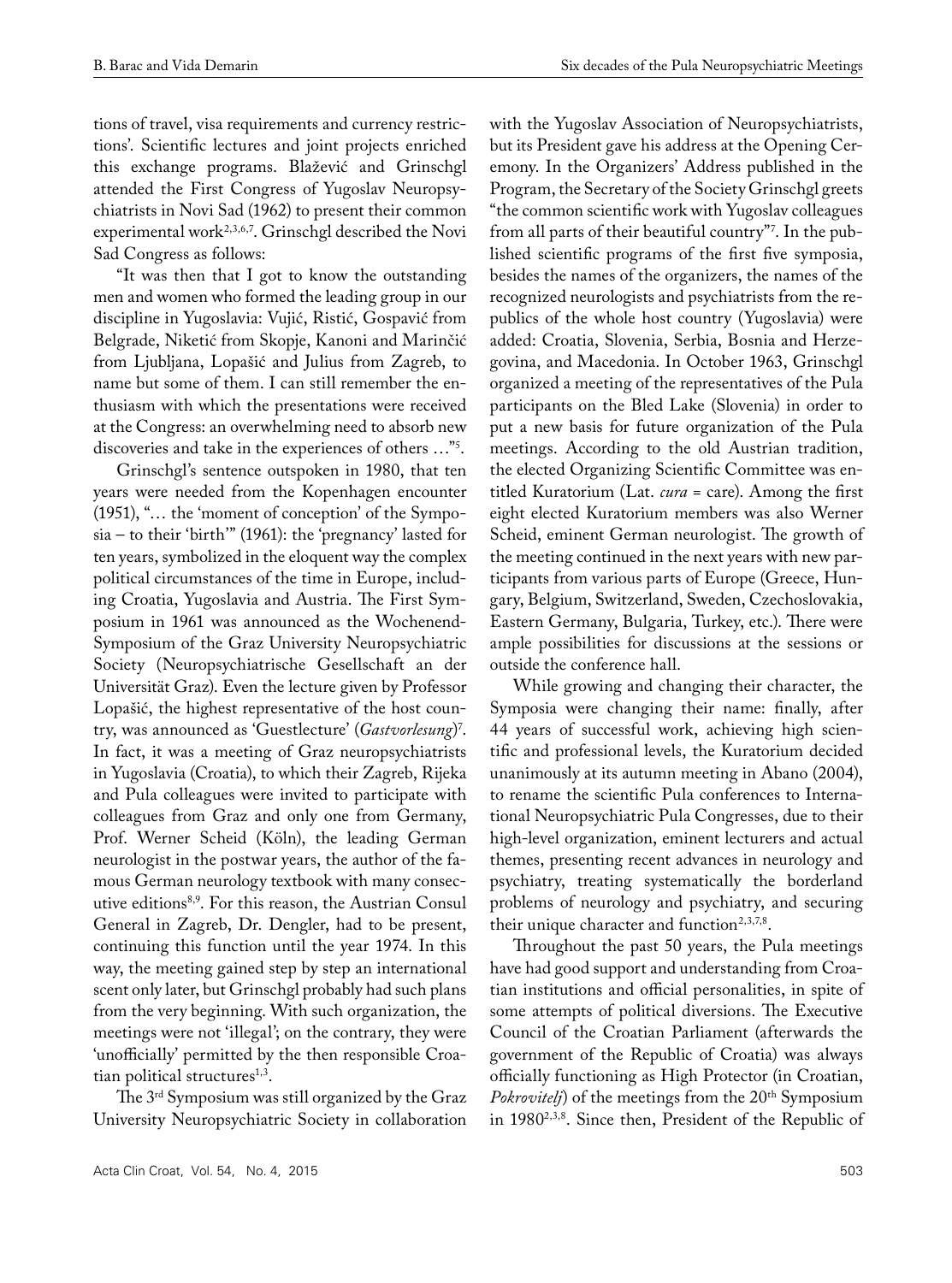Croatia, the highest representative of the host country, has always acted as the High Protector.

Sudden death of Gerald Grinschgl was a shock. However, both the Program and the Summary Book were finished on time, with great job and help by his widow, Mrs. Traude Grinschgl, and in cooperation with the late Professors Stochdorph and Barac as editors of the 25th Summary Book. So the 25th Symposium was held under normal conditions. Grinschgl's friend and admirer, Professor Ganner, described his life and scientific work. He ended with thoughts reflecting everybody's feeling: "It goes without saying that we all preserve faithful memories of the late Gerald Grinschgl, going well beyond the mystery of death"4 .

A decision was made to continue the Pula meetings on the foundations built together with Grinschgl. Professor Helmut Lechner, head of the Graz University Neuropsychiatry Department, a world recognized investigator in the field of cerebrovascular diseases and clinical neurophysiology, was unanimously accepted, together with Barac, as Co-Secretaries General of the Kuratorium, with offices in Graz and Zagreb. The new Co-Secretaries understood their primary responsibility to organize appropriate connections with European scientific centers in the East and West, with the Republics of Yugoslav Federation and the neighboring countries. At the same time, English language was introduced as the official congress language without simultaneous translation. It was necessary to introduce the review procedure for the scientific contributions, organized by the Zagreb Secretary General, sent for reviewing to the Kuratorium members. The Kuratorium accepted the rules for preparing invited introductory and academic lectures, prepared for the Proceedings as a type of Review or Critical Review papers. Strict rules were also established and published for acceptance of submitted abstracts of scientific contributions. Many eminent speakers were invited to enrich the Pula programs with their expositions of specific topics within the mainstream of the Pula INPS/INPC interests.

Lechner and Barac, consulting the Kuratorium, introduced new, modern ways of preparing the Proceedings with extensive texts of the invited introductory and academic lectures, written by eminent speakers, also useful for postgraduate education, analogous

to didactic texts of the American Academy of Neurology. In 1992, the web sites of Pula Symposia were introduced with information on future program, with the invited papers, academic, introductory lectures and summaries of accepted scientific contributions, and a choice of photos from the working and social parts of the Congresses.

During the wars in the former Yugoslavia, the active participants from Croatia and other countries of the former Yugoslavia were freed from paying the fees, arranged by Lechner with the Austrian sponsors financing the Symposia.

On March 27, 2006, we received a new unexpected blow of destiny; our friend, worldwide renowned clinician and scientist, my Austrian partner Secretary General, Helmut Lechner, suddenly died after long illness, when we hoped he conquered the serious disease with which he had been fighting for years. The Commemoration for General Secretary Lechner was organized during Opening Ceremony of the 46<sup>th</sup>  $Congress<sup>10</sup>$ .

Analyzing the Programs during the 50 years $8,11,12$ , we see confirmation of the basic principles of our meetings, continuously improved and updated according to advances in medicine, particularly in neurology and psychiatry, taking care of the social functions of both disciplines, neurology and psychiatry. I would like to mention only some of the then actual topics presented either in the Main Themes or Academic Lectures:

**1962-1965:** Psychiatry and Arts was a topic of four Symposia

**1963:** Somatically founded psychoses or neuroses

**1966:** Possibilities and limits of special diagnostics and management procedures; Driving license in epileptic patients

**1968:** Psychiatric patient in changes of times; Psychiatrist's professional secrecy

**1969:** Neurological and psychiatric aspects of head trauma; Legal problems in psychiatry: admission, management and discharge from hospital

**1972:** Management of psychopathologic syndromes in the aged

**1973:** Cerebral fits (epileptic and nonepileptic)

**1974:** Intensive and emergency neurology and psychiatry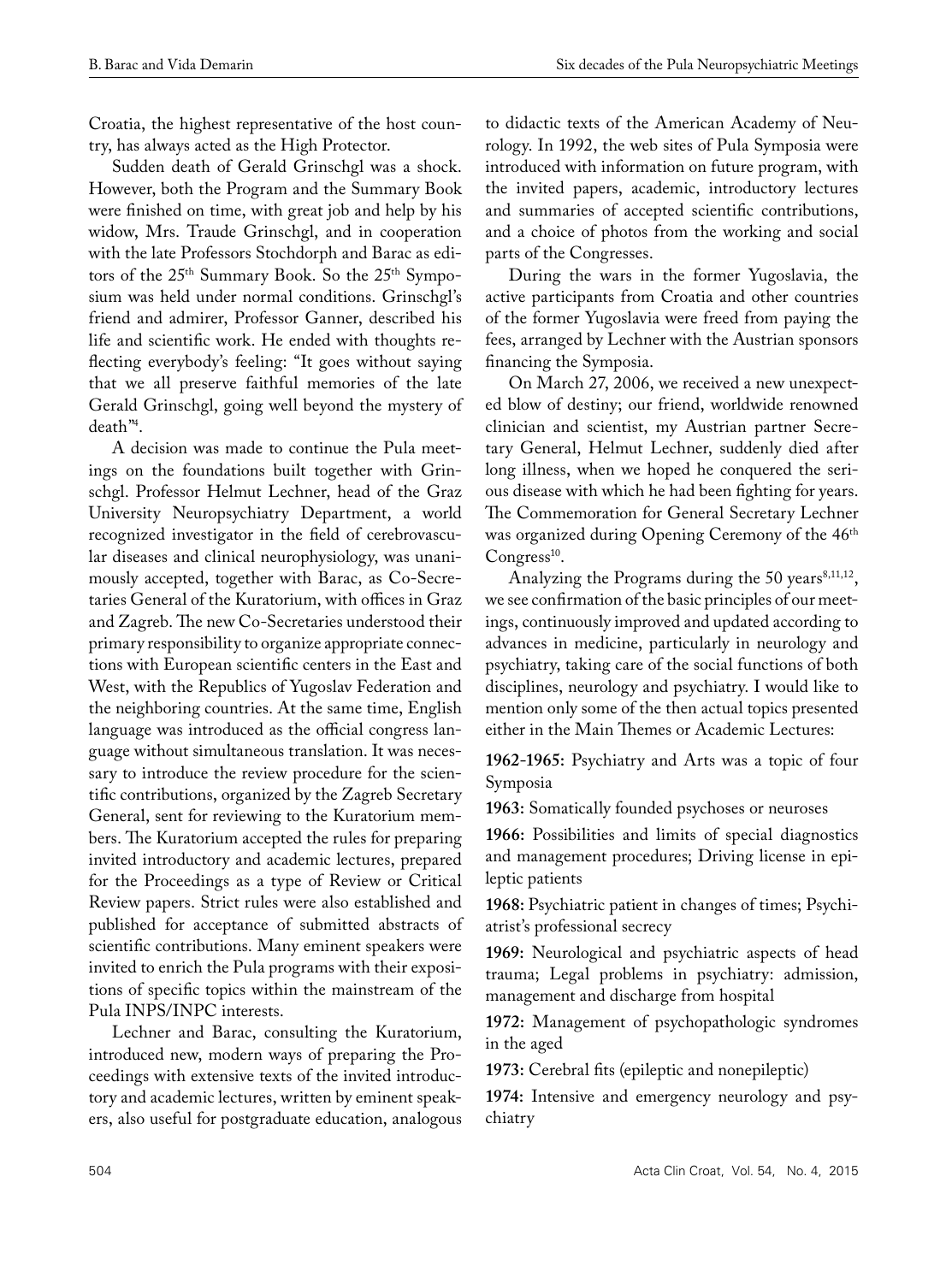**1975:** So-called 'Involution psychoses'

**1977:** Rehabilitation in neurology

**1979:** Neuropsychiatric indications for pregnancy interruption and sterilization; Neuropsychiatric problems in the aged

**1982:** Dementia syndromes

**1984:** Paroxysms in neurology and psychiatry

**1985:** Recent developments in neurology; Recent developments in psychiatry; Actual situation of neurology in research and practice

**1986:** Psychogeriatrics; Therapy of CVD

**1987:** Application of new technologies in neurology; Current trends in diagnostics and therapy of depressive diseases

The same we can see also in the rest of the academic lectures of Pula conferences<sup>12</sup>.

We shall mention some of the invited speakers in the period between the  $26<sup>th</sup>$  and  $50<sup>th</sup>$  INPC in alphabetical order: Antončić, Arko, Arseni, Barac, Van den Bergh, Beus, Birkmayer, Bokonjić, Brainin, Brenner, Bresser, Bumbaširević, Chrast, Ćuk, Deisenhammer, Demarin, Dietze, Dimitrijević, Fališevac, Femenić, Ferković, Fieschi, Fontanari, Franjić, Gospavić, Gostl, Grbeša, Haasz A and I, Hager, Hamel-Puškarić, Hlavka, Horanyi, Hrastnik, Ignjatović, Ivačić-Bohaček, Iveković, Jakovljević, Janković, Jekić, Jurinović, Kazner, Kielholz, Klun, Kugler, Kožić, Kryžanowski, Kulčar, Kunz, Ledinski, Ledić, Lević, Loga, Lupret, Maglajlić, Mandić, Maretić, Marguth, Marković, Matković, Milekić, Milohanić, Muačević, Mundinger, Nadj-Koša, Nazor, Ocić, Orovčanec, Papageorgiou, Pateiski, Paunović, Poljaković, Popović, Povše, Pöldinger, Pražić, Rakić, Reić, Rogina, Rosenzweig, Rumpl, Sartorius, Sayk, Seitlberger, Sekulović, Schergna, Sepčić, Siegfried, Simkó, Sisek, Stula, Štainfl, Štampalija, Šubić, Šugar, Šurdonja, Vodopija, Weiner, Zec, Žagar, Žele, and Župić.

Having in mind the scientific development and the specific character of the Pula meetings, international achievements and social atmosphere present at the meetings, we have to remind of the early pioneers of the Pula Symposia: Rosenzweig, Grinschgl, Lopašić, Bertha, Scheid, Dogan, Marguth, Lampar, Paal, Peršić, but also the guests of the meetings: Dr. Dengler, the Lord Mayors of Graz and Pula, other high

representatives of public and social life of the guest and all participating countries, giving support to both scientific and social-humanistic facets of these meetings. Such thoughts, even when fragmentary spoken, then and continuously later, as well as now, many have defined these meetings, nearly from the beginning, as 'the Pula School of Science and Humanism' (*Die Pula Schule der Wissenschaft und Humanismus*), entitled so by President Wegart, Primarius Dr. Gerd Stepantschitz, Grinschgl, Lechner, Ristić, Huber, Neundörfer, Lanner, Lević, Loga, Vodušek, and Demarin<sup>2,3,8</sup>. Eminent colleagues, our Kuratorium members and honorary members gave their short reminiscences and evaluations of the INPS/INPC in the last two and half decades. Professor Bernhard Neundörfer, honorary INPC Kuratorium member, for many years organizer of the neurological themes, resumes the meaning of the Pula meetings in his way:

"What is now the fascination of the Pula Congresses and what renders them nearly unmistakable for a neurologist in his function of the author and at the same time the Program organizer of neurological themes (mostly with Professor David Vodušek), these meetings intended to bring together Neurology and Psychiatry from the very beginning at their foundation in 1961, represented academically by a joint chair of Neuropsychiatry in many places (like in Graz and Zagreb). In most European countries, Neurology and Psychiatry were finally separated in the seventies and eighties of the past century, developing further new subspecialties in each of them. Nevertheless, it was regarded by many academic and practical neurologists and psychiatrists that it was still essential that both subjects, neurosurgery included, co-operate, as they work scientifically with the same basic matter: the brain and the central nervous system, using often the same modern research and diagnostic methods (neuroimaging, electrophysiology, biochemistry, molecular genetics, morphology, etc.). The Pula Congresses have offered therefore the ideal and extremely rare stage, apart from the South East European Society for Neurology and Psychiatry Congresses in Thessaloniki (Greece), or, the rich in tradition Baden-Baden touring meetings, limited however to Germany. The core of the Congresses have been Main Themes, dealing with Neurology as well as Psychiatry, partly including Neurosurgery, treated in common bigger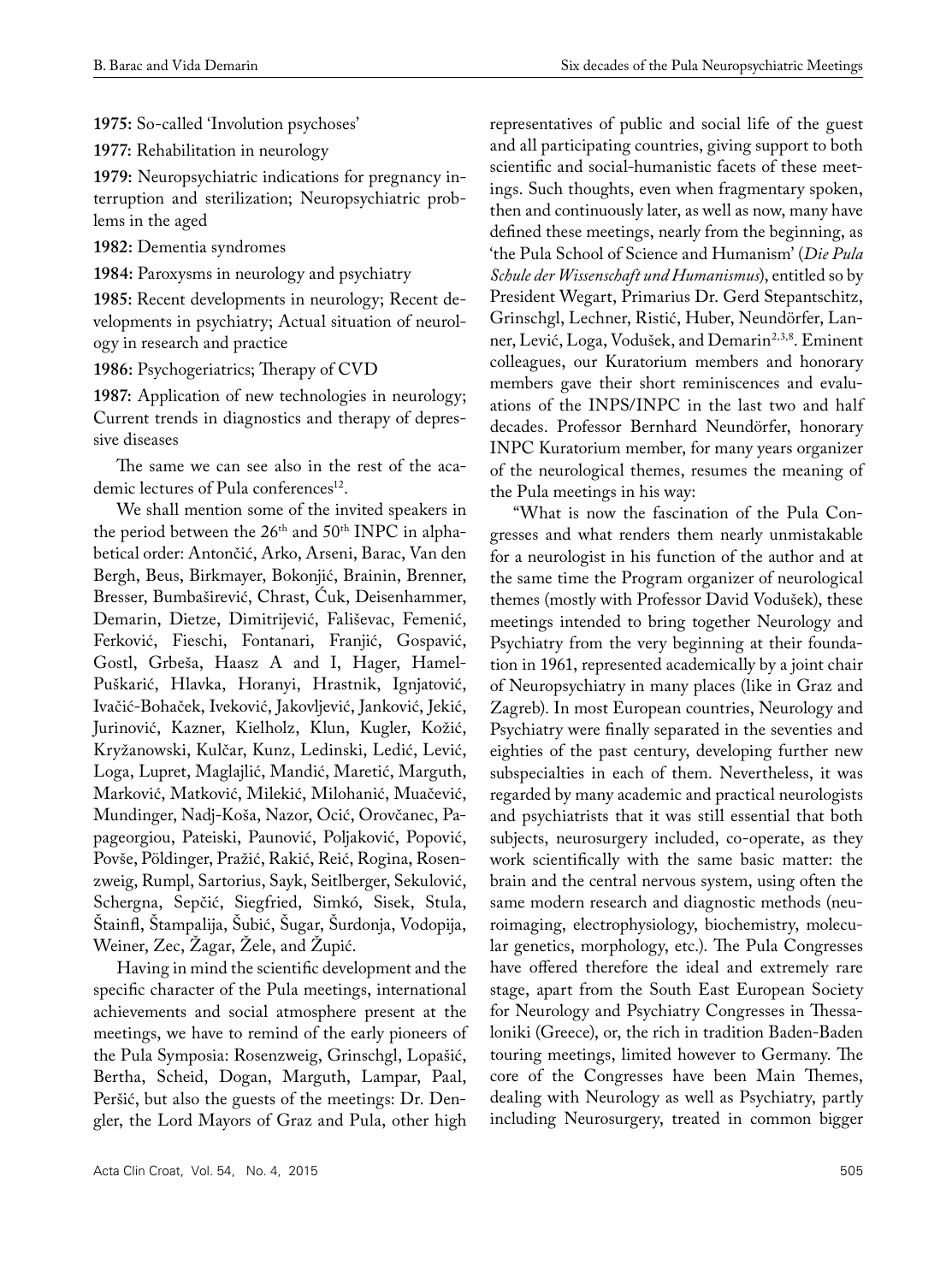intersections … The central 'Main Topics' with 5-8 main lectures by internationally recognized research scientists, mostly from participating countries (Austria, Germany, Italy, Croatia, Slovenia, Bosnia and Herzegovina, Serbia, Macedonia, Poland, Czech, Slovakia, and Hungary) were accompanied alternatively by Workshops, Postgraduate Courses (in English, German or Croatian), Satellite Symposia, Academic Lectures and Lunch-Meetings. The titles of the topics were: Errors in Neurology and Psychiatry; Bridges between Neurology and Psychiatry; Social Aspects in Neurology and Psychiatry, with special reference to the brilliant Academic Lecture by Amos Korczyn within the series Errors in Neurology and Psychiatry (2008), entitled Where is the Pain in the Brain?11.

Neundörfer answered the most important question: Have the Pula Symposia, recently Congresses, met the criteria of bridging Neurology, Neurosurgery and Psychiatry? I definitely think 'yes'. This can be proved in many respects. In the past, the topics were discussed and decided at two annual meetings of the Kuratorium members, together with the Secretary General, so that already at the organizational level profound talks took place among the colleagues from Neurology, Neurosurgery, and Psychiatry. Besides, again and again certain topics were jointly discussed, e.g., Cognitive Disorders in 1988, Vertigo and Disturbances of Balance in 1989, Diseases in Older Age in 1990, Rehabilitation in Neurology and Psychiatry in 1991, Psychosomatics of Headache in 1992, Aging and Coping Mechanisms in 1993, Advances and Genetics in Neurology and Psychiatry in 1994, Costs and Benefits in Neurology and Psychiatry and Pain in Neurology and Psychiatry in 1996, Gender Differences in Neurology and Psychiatry in 2001, Neurological and Psychiatric Aspects of Movement Disorders in 2003, New Therapeutic Trends in Psychiatry and Neurology in 2004, Neuroimaging in Neurology and Psychiatry in 2005, and New Developments in Psychiatry and Neurology in 2006. Neundörfer's final sentences read as follows: "If the newly elected Secretary-General, Prof. Vida Demarin from Zagreb, will follow those principles as described before in the future, which already happened in 2008 and 2009, the prosperous outlook and the best scientific and professional future of the International Neuropsychiatric Pula Congresses is guaranteed"11.

The Kuratorium member Slobodan Loga, Professor of Psychiatry in Sarajevo, eminent member of the Academy of Sciences and Arts of Bosnia and Herzegovina, analyzing the participation of neurologists and psychiatrists from Bosnia and Herzegovina, wrote:

"Today without any doubt we may say that the INPC presents an inevitable professional and educational institution for all neurologists and psychiatrists seriously involved in this medical field. Reputation of lecturers, selections of actual topics, fruitful and constructive discussions are aspects why INPC attracted attention of young, perspective neurologists and psychiatrists in Bosnia and Herzegovina", concluding: "Five decades of work, previously International Neuropsychiatric Pula Symposium (INPS), since the 2005 International Neuropsychiatric Pula Congress (INPC), left deep trace in the professional and scientific work of neurologists and psychiatrists in Bosnia and Herzegovina. Excellently created, it always led to achieve an aim for getting greater and advanced knowledge for participants and for the benefits of patients. Exchange of experience is one of the most awarding work methods of INPC".

On many occasions we expressed our thanks to all lecturers, eminent scientists from Europe, distant and neighboring, for giving lectures and for preparing their papers for publication in the Proceedings. Specifically we have to give our cordial friendly and sincere thanks for collaborating in the Jubilee Memorial Book<sup>1</sup>, commemorating our common deeds and eminent personalities in the past: Battistin, Bechter, Gross, Hotujac, Huber, Kostić, Kugler, Lanner, Loga, Marković, Muačević, Neundörfer, Niederkorn, Pogačnik, Sinanović, Trkanjec, Vodušek, Wender, Barac and Demarin, memorizing also our active friends from Serbia: Lević and Paunović.

Honoring all speakers, participants and guests, we have to mention one of our dear friends who left us after preparing his last lecture in Pula (49th Congress, 2009), the eminent German neuropsychiatrist and clinical neurophysiologist Professor Hans Helmut Kornhuber, inventor of the 'readiness potentials' (*Bereitschafts Potentiale*). In his valuable paper entitled Human Freedom and the Brain, presented due to his illness by Professor Bechter at the Opening Ceremony of the 49th INPC, he discussed the bases of philosophical and neurobiological approaches to this great-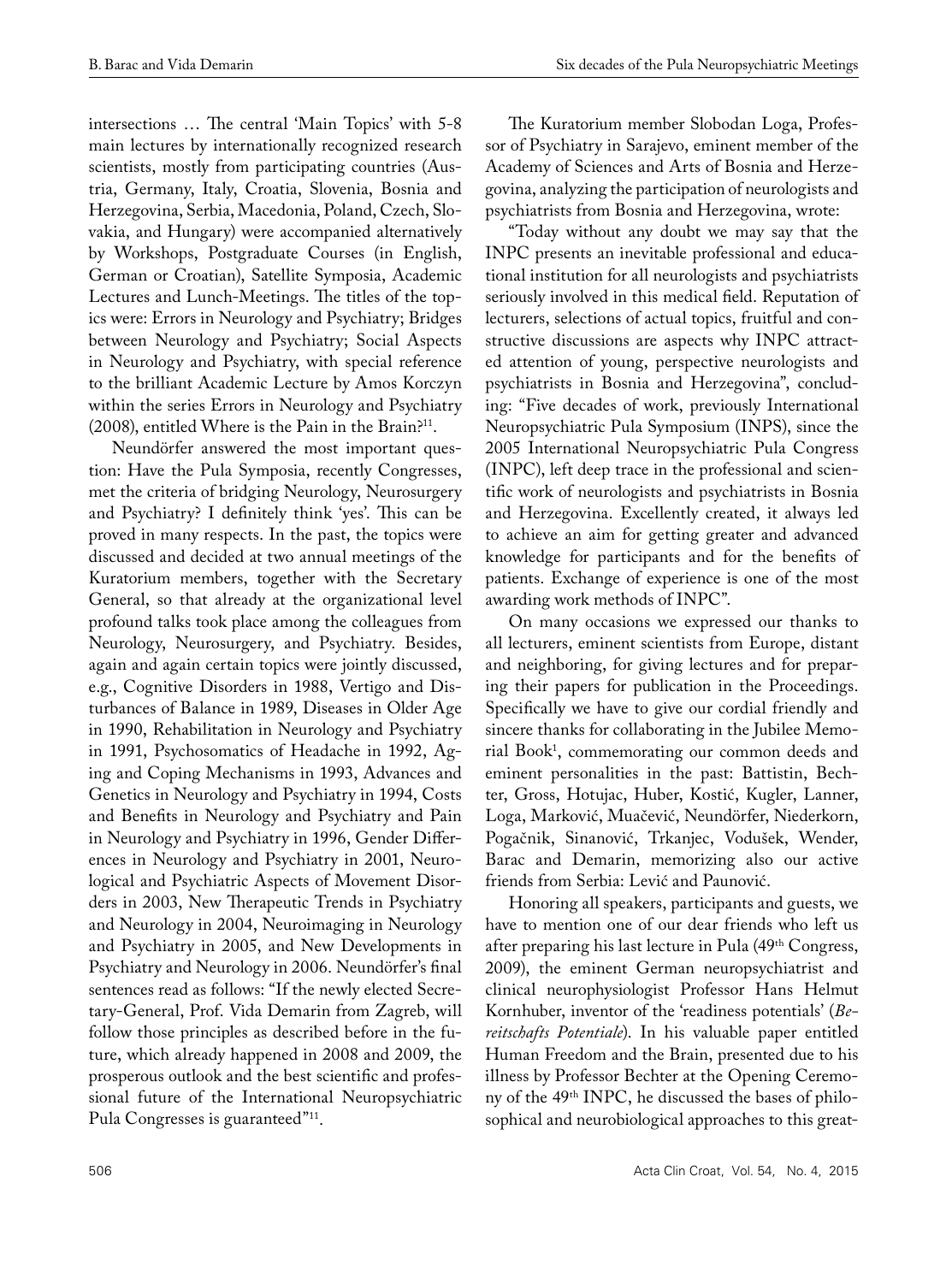est question of humans, from ancient civilizations to our days. He insisted that human freedom, coming from the human brain mechanisms, is a unique phenomenon in the world, recognized as the ability of human individuum to make free choice of one, among several possibilities:

"Man is born for freedom of the will – but he must develop it". Human freedom is "the highest ability of man, more than speech or his intelligence: it is the comprehensive virtue to make life worth living by doing good deeds and finding happiness of meaning". It is "never complete, always in danger but we can and must do something for it … helping one another". "There is, independently of the class, the human nobility that comes from long good will. But we should behave worthy of this high gift and not abuse it to ruin the beauty of Earth". His scientific, philosophical and moral messages were deeply inherent in the traditions of the Pula School of Science and Humanism<sup>1,12</sup>.

### **The Future of the Pula Meetings**

The Pula meetings are the best example of interdisciplinary collaboration in the field of neurology and psychiatry, originating from the same scientific and cultural roots on the territories of Central and South-East Europe, and giving new perspectives for more intensive scientific and professional collaboration and for international postgraduate education, with lecturing scientists throughout the world. The scientific and humanistic mission of the Pula Congresses is dealing with the changing position and connected problems in neurology and psychiatry. The two disciplines have become extremely important for modern medicine in the last decades, in view of fast advances in basic neurosciences and rapid progress of medical technology, especially in such delicate matters such as investigations of the human brain, the organ of human mind. During the second half of the  $20<sup>th</sup>$  century, the two disciplines developed as independent scientific and practical medical disciplines, with a number of subspecialties and their particular methodologies and technologies (e.g., neuropsychology, neurology of behavior). This enabled revolutionary changes in the concept of many neurological and psychiatric diseases or disorders, with new possibilities in the diagnostics, management, restoration of function and prevention, with new advances in other collaborating disciplines.

In a paper with our Austrian collaborator Kurt Niederkorn, Vida Demarin, the co-author of this paper, stressed these ideas in their contribution<sup>14</sup>, expressing the firm assurance for the future of these international meetings with their traditional venue on the Croatian soil. In their sixth decade, the INPC continue the confirmed mission for the forthcoming years, conferring hope to people, healthy and ill, for happy living in the next centuries, in spite of all menaces appearing to destroy the human civilization and even the life on our Earth. The Croatian participants and organizers may be proud of their contributions to this international project.

### **References**

- 1. Barac B, Demarin V, editors. International Neuropsychiatric Pula Congresses Memorial Book 1961-2010. Zagreb: Udruga za neuropsihijatriju, Zagreb, 2010.Croatian Society of Neuropsychiatry; 2010.
- 2. Barac B, Lechner H. The fifth decade of the International Neuropsychiatric Pula Congresses. 46<sup>th</sup> INCP Proceedings. Neurol Croat. 2006;Suppl 2:7-21.
- 3. Barac B. Pet desetljeća međunarodnih neuropsihijatrijskih Pulskih kongresa. Glasnik Bolnice u Puli. 2010;VI(1):5-25. Accessible at: http://hrcak.srce.hr/glasnik-pulske-bolnice. (in Croatian)
- 4. Ganner H. Dozent Dr. Gerald Grinschgl (translation from German). In: 25th INPS Program, 1985; p. 149-56.
- 5. Grinschgl G. Twenty years of the International Neuropsychiatric Symposia in Pula – their roots in the past and the future outlook for them (translation from German). In: 25<sup>th</sup> INPS Program, 1985; p. 41-56.
- 6. Barac B. Primarius Dr. med. Arnulf Rosenzweig (1912-1988). In: 25th INPS Program, 1985; p. 179.
- 7. Barac B. Five decades of the International Neuropsychiatric Pula Congresses 1961-1980. In: 25th INPS Program, 1985; p. 63-94.
- 8. Barac B. Scientific Programs of the INPS/INPC. (Main themes, invited speakers, academic lectures, postgraduate courses, workshops). In: 25th INPS Program, 1985; p. 95- 148.
- 9. Werner Scheid unter Mitarbeit von E. Gibbels: Lehrbuch der Neurologie. 4. neubearbeitete und erweiterte Auflage (1159 Seiten und 392 Abbildingen). Stuttgart-New York: Georg Thieme Verlag, 1980. (in German)
- 10. Barac B, Lanner G, Vodušek DB, Hotujac Lj. Commemoration of Helmut Lechner. In: 25<sup>th</sup> INPS Program, 1985; p. 157-75.
- 11. Neundörfer B. INPC: 50 years of the INPC: the neurologist's look into the last 25 years. In: 25<sup>th</sup> INPS Program, 1985; p. 87-195.